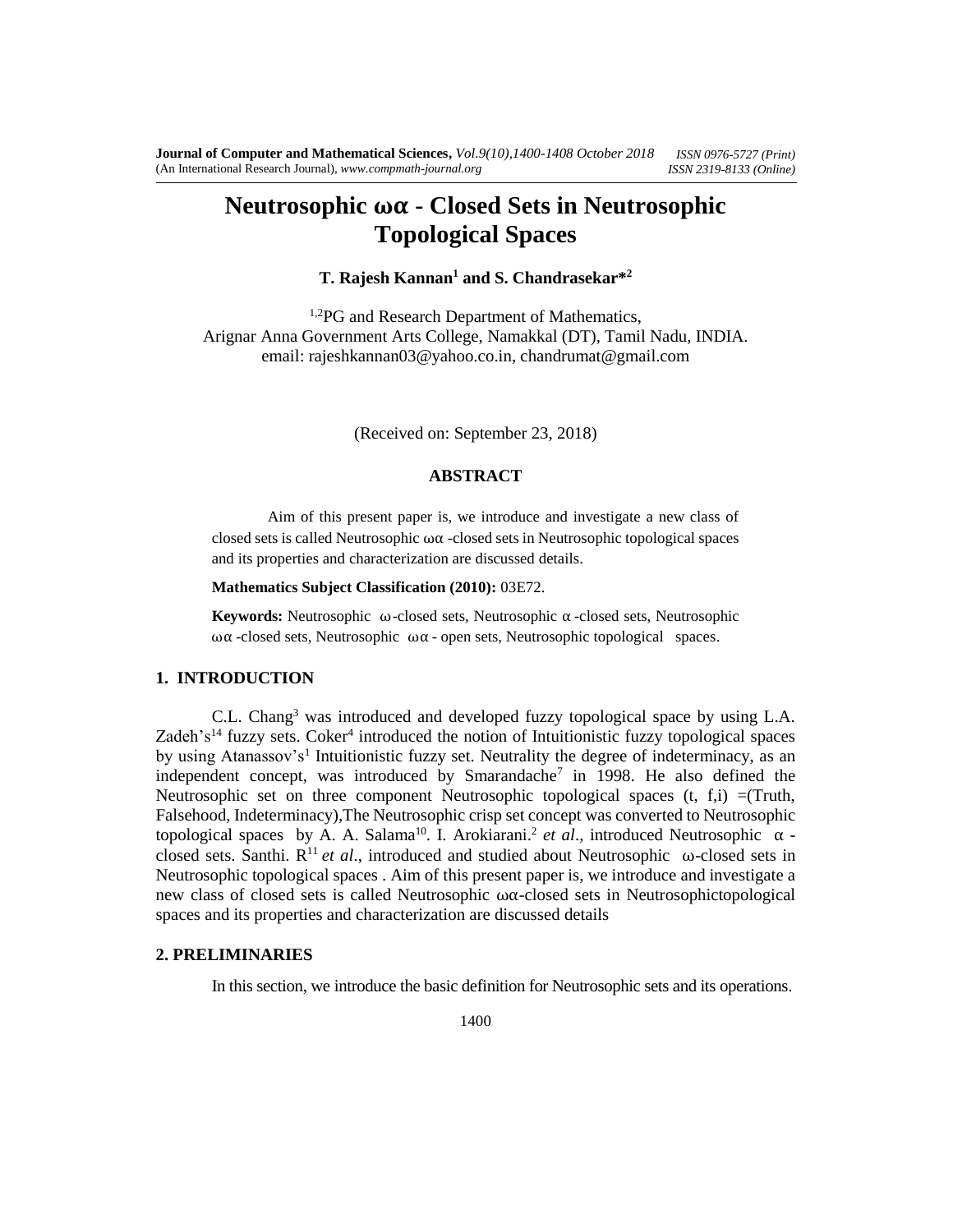### **Definition 2.1** [7]

Let X be a non-empty fixed set. A Neutrosophic set A is an object having the form  $A = \{ \langle x, \mu_A(x), \sigma_A(x), \gamma_A(x) \rangle : x \in X \}$ 

Where  $\mu_A(x)$ ,  $\sigma_A(x)$  and  $\gamma_A(x)$  which represent Neutrosophic topological spaces the degree of membership function, the degree indeterminacy and the degree of non-membership function respectively of each element  $x \in X$  to the set A.

#### **Remark 2.2** [7]

A Neutrosophic set  $A = \{ \langle x, \mu_A(x), \sigma_A(x), \gamma_A(x) \rangle : x \in X \}$  can be identified to an ordered triple  $\langle \mu_A, \sigma_A, \gamma_A \rangle$  in α-0,1+ α on X.

# **Remark 2.3**[7]

we shall use the symbol

 $A = \langle x, \mu_A, \sigma_A, \gamma_A \rangle$  for the Neutrosophic set  $A = \{\langle x, \mu_A(x), \sigma_A(x), \gamma_A(x) \rangle : x \in X\}.$ 

### **Example 2.4** [7]

Every NeutrosophicsetA is a non-empty set in X is obviously on Neutrosophic set having the form  $A = \{ \langle x, \mu_A(x), 1-(\mu_A(x) + \gamma_A(x)), \gamma_A(x) \rangle : x \in X \}$ . Since our main purpose is to construct the tools for developing Neutrosophic set and Neutrosophic topology, we must introduce the Neutrosophic set $0_N$  and  $1_N$  in X as follows:

 $0<sub>N</sub>$  may be defined as:

 $(0_1)$   $0_N = \{ \langle x, 0, 0, 1 \rangle : x \in X \}$  $(0_2)$   $0_N = \{ \langle x, 0, 1, 1 \rangle : x \in X \}$  $(0_3)$   $0_N = \{ \langle x, 0, 1, 0 \rangle : x \in X \}$  $(0_4)$   $0_N = \{ \langle x, 0, 0, 0 \rangle : x \in X \}$  $1_N$  may be defined as :  $(1<sub>1</sub>)$  1<sub>N</sub> = {<x, 1, 0, 0 >: x  $\in$  X}  $(1_2) 1_N = \{ \langle x, 1, 0, 1 \rangle : x \in X \}$  $(1_3) 1_N = \{ \langle x, 1, 1, 0 \rangle : x \in X \}$ (14)  $1_N = \{ \langle x, 1, 1, 1 \rangle : x \in X \}$ 

### **Definition 2.5** [7]

Let  $A = \langle \mu_A, \sigma_A, \gamma_A \rangle$  be a Neutrosophic set on X, then the complement of the set A A<sup>C</sup>defined as  $A^C = \{ \langle x, \gamma_A(x), 1 - \sigma_A(x), \mu_A(x) \rangle : x \in X \}$ 

### **Definition 2.6** [7]

Let Xbe a non-empty set, and Neutrosophic sets A and B in the form  $A = \{ \langle x, \mu_A(x), \sigma_A(x), \gamma_A(x) \rangle : x \in X \}$  and  $B = \{ \langle x, \mu_B(x), \sigma_B(x), \gamma_B(x) \rangle : x \in X \}.$ Then we consider definition for subsets (A⊆B ).  $A \subseteq B$  defined as:  $A \subseteq B \Leftrightarrow \mu_A(x) \leq \mu_B(x)$ ,  $\sigma_A(x) \leq \sigma_B(x)$  and  $\gamma_A(x) \geq \gamma_B(x)$  for all  $x \in X$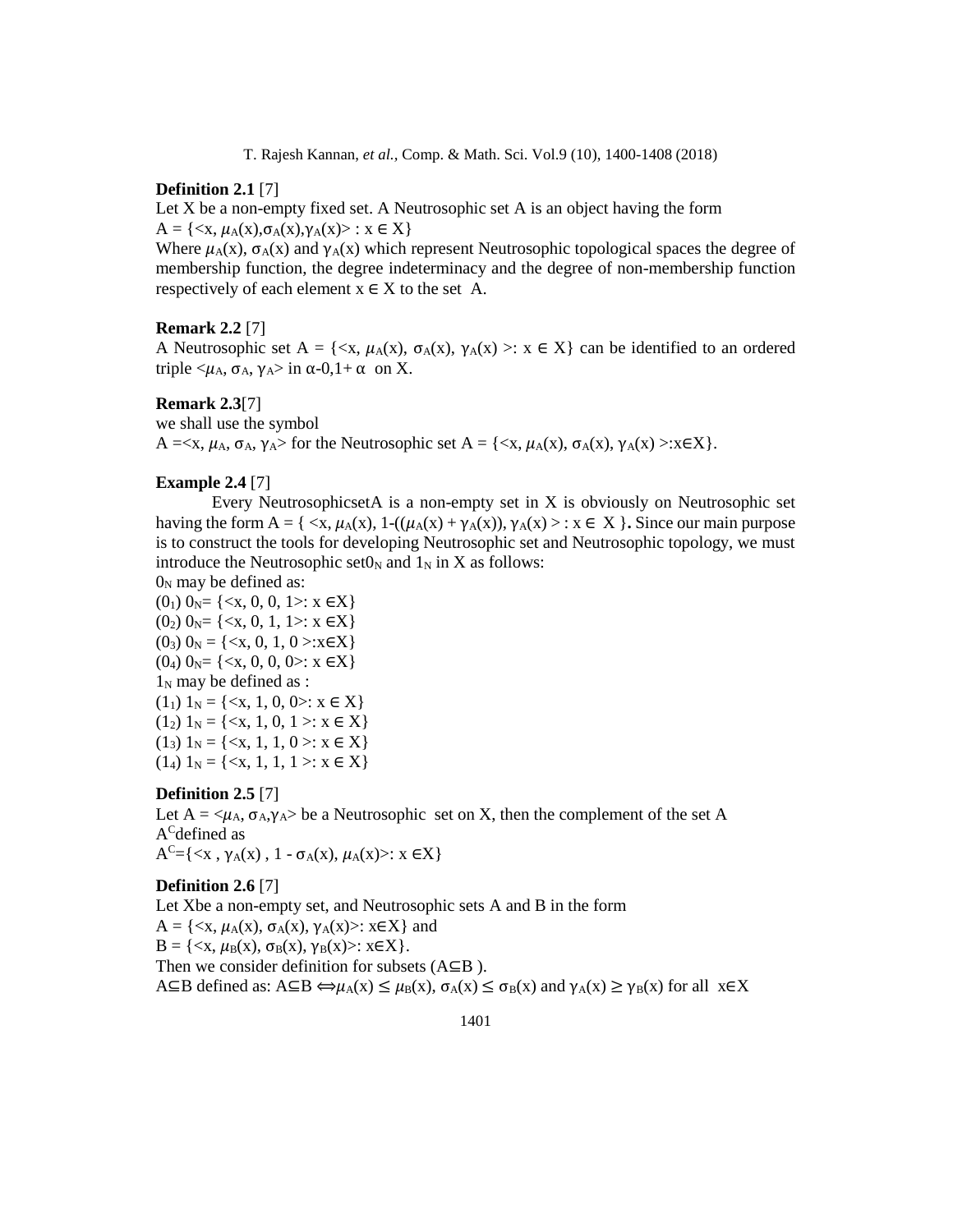### **Proposition 2.7** [7]

For any Neutrosophic set A, then the following condition are holds: (i)  $0_N \subseteq A$ ,  $0_N \subseteq 0_N$ (ii)  $A \subseteq 1_N$ ,  $1_N \subseteq 1_N$ 

# **Definition 2.8** [7]

Let X be a non-empty set, and  $A=\langle x, \mu_A(x), \sigma_A(x), \gamma_A(x)\rangle$ ,  $B=\langle x, \mu_B(x), \sigma_B(x), \gamma_B(x)\rangle$  be two Neutrosophic sets. Then (i) A∩B defined as :A∩B =  $\langle x, \mu_A(x) \Lambda \mu_B(x), \sigma_A(x) \Lambda \sigma_B(x), \gamma_A(x) \nu_B(x) \rangle$ (ii) A∪B defined as :A∪B =  $\langle x, \mu_A(x) \rangle / \mu_B(x), \sigma_A(x) / \sigma_B(x), \gamma_A(x) / \gamma_B(x)$ >

# **Definition 2.9** [7]

We can easily generalize the operation of intersection and union in Definition 2.8 to arbitrary family of Neutrosophic sets as follows:

Let  $\{A_i: i \in J\}$  be an arbitrary family of Neutrosophic sets in X, then

(i) ∩Ajdefinedas :  $\bigcap A_j = \langle X, \bigcap_{j \in J} \mu_{Ai}(x), \bigcap_{j \in J} \sigma_{Ai}(x), \bigvee_{j \in J} \gamma_{Ai}(x) \rangle$ (ii) ∪Ajdefinedas :  $U Aj = \langle x, V_{j \in J} \mu_{Ai}(x), V_{j \in J} \sigma_{Ai}(x), \Lambda_{j \in J} \gamma_{Ai}(x) \rangle$ 

#### **Proposition 2.10** [9]

For all A and B are two Neutrosophic sets then the following condition are true:  $(1)$   $(A \cap B)^{C} = A^{C} \cup B^{C}$  $(2)$   $(A \cup B)^{C} = A^{C} \cap B^{C}$ .

## **Definition 2.11** [10]

A Neutrosophic topology is a non-empty set X is a family  $\tau_N$  of Neutrosophic subsets in X satisfying the following axioms:

(i)  $0_N$ ,  $1_N \in \tau_N$ ,

(ii)  $G_1 \cap G_2 \in \tau_N$  for any  $G_1$ ,  $G_2 \in \tau_N$ ,

(iii)  $\bigcup G_i \in \tau_N$  for every  $G_i \in \tau_N$ i $\in J$ .

the pair $(X, \tau_N)$  is called a Neutrosophic topological space.

The element Neutrosophic topological spaces of  $\tau_N$  are called Neutrosophic open sets. A Neutrosophic set A is closed if and only if  $A^C$  is Neutrosophic open.

# **Example 2.12**[10]

Let  $X=\{x\}$  and  $A_1 = \{ \langle x, 0.6, 0.6, 0.5 \rangle : x \in X \}$  $A_2 = \{ \langle x, 0.5, 0.7, 0.9 \rangle : x \in X \}$  $A_3 = \{ \langle x, 0.6, 0.7, 0.5 \rangle : x \in X \}$  $A_4 = \{ \langle x, 0.5, 0.6, 0.9 \rangle : x \in X \}$ Then the family  $\tau_N = \{0_N, 1_N, A_1, A_2, A_3, A_4\}$  is called a Neutrosophic topological space on X.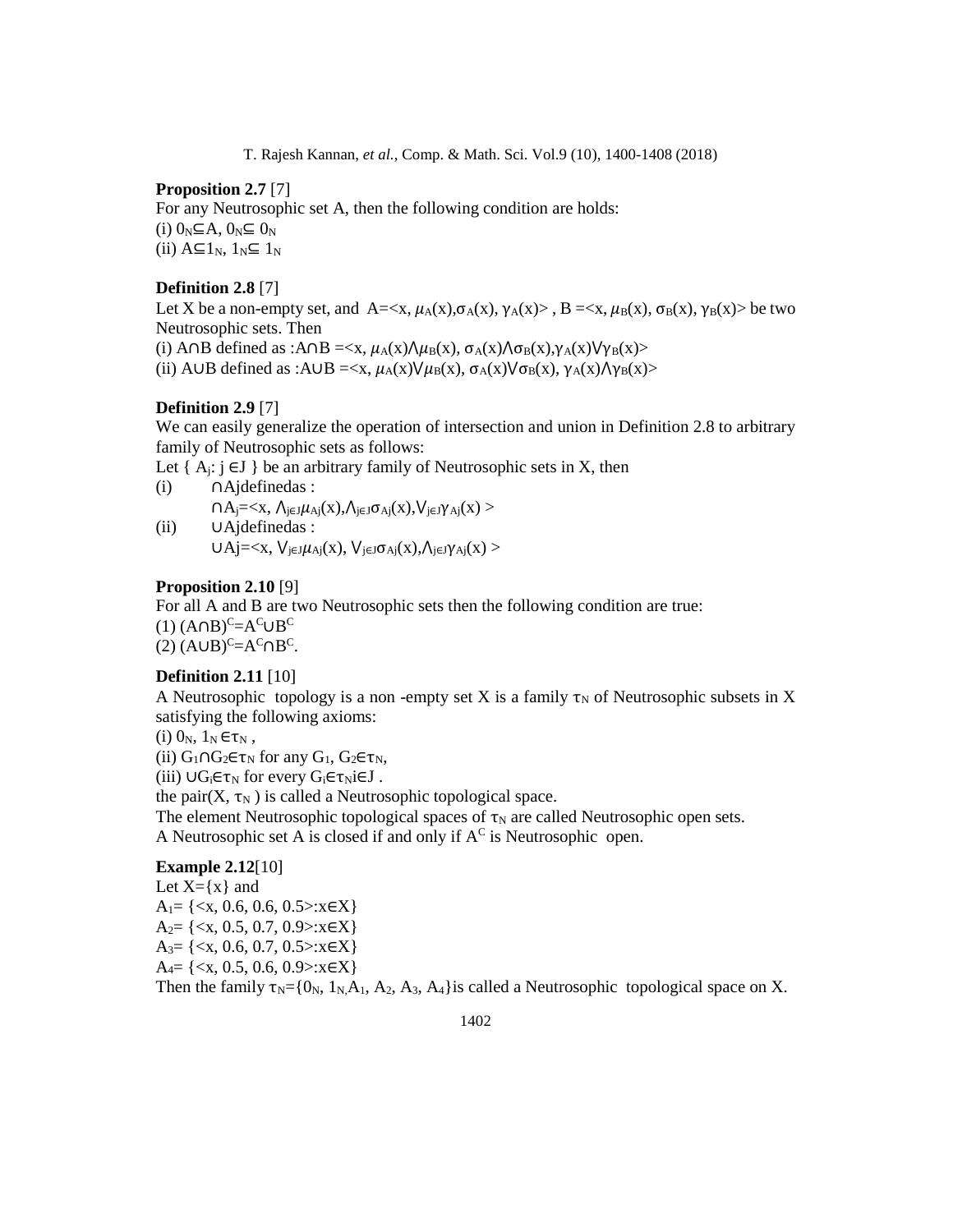# **Definition 2.13**[10]

Let  $(X, \tau_N)$  be Neutrosophic topological spaces andA = {<x,  $\mu_A(x)$ ,  $\sigma_A(x)$ ,  $\gamma_A(x)$ >: $x \in X$ } be a Neutrosophic set in X. Then the Neutrosophic closure and Neutrosophic interior of A are defined by

Neu-cl(A) =∩{ K :K is a Neutrosophic closed set in X and  $A \subseteq K$ } Neu-int(A) =  $\cup$ {G :G is a Neutrosophic open set in X and G⊆A}.

# **Definition 2.14**[10]

(i) A is Neutrosophic open set if and only if  $A=Neu$ -int $(A)$ . (ii) A is Neutrosophic closed set if and only if A=Neu-cl(A).

## **Proposition 2.15**[10]

For any Neutrosophic set A in $(X, \tau_N)$  we have

(i) Neu-cl( $(A^C)$ )=(Neu-int(A))<sup>C</sup>, (ii) Neu-int( $(A^C)$ )=(Neu-cl(A))<sup>C</sup>.

# **Proposition 2.16**[10]

Let( X,  $\tau_N$ ) be a Neutrosophic topological spaces and A, B be two Neutrosophic sets in X. Then the following properties are holds:

- $(i)$  Neu-int $(A) \subseteq A$ ,
- (ii)  $A \subseteq Neu-cl(A)$ ,
- (iii)  $A ⊆ B \Rightarrow Neu-int(A) ⊆ Neu-int(B)$ ,
- (iv) A⊆B⇒Neu-cl(A)⊆Neu-cl(B),
- (v) Neu-int(Neu-int(A))=Neu-int(A),
- (vi) Neu-cl(Neu-cl(A))=Neu-cl(A),
- (vii) Neu-int(A∩B))=Neu-int(A)∩Neu-int(B),
- (viii) Neu-cl(A∪B)=Neu-cl(A)∪Neu-cl(B),
- (ix) Neu-int $(0_N)=0_N$ ,
- (x) Neu-int $(1_N)=1_N$ ,
- (xi) Neu-cl $(0_N)=0_N$ ,
- (xii) Neu-cl $(1_N)=1_N$ ,
- $(xiii)$  A⊆B $\Rightarrow B^C \subseteq A^C$ ,
- (xiv) Neu-cl(A∩B)⊆Neu-cl(A)∩Neu-cl(B),
- (xv) Neu-int(A∪B)⊇Neu-int(A)∪Neu-int(B).

# **Definition: 2.17[8]**

Let  $(X, \tau_N)$  be a Neutrosophic topological space. Then A is called Neutrosophic semi-open if A⊆Neu-cl(Neu-int(A)). The complement of Neutrosophic semi-open set is called Neutrosophic semi-closed.

### **Definition: 2.18[10]**

Let  $(X, \tau_N)$  be a Neutrosophic topological space Then A is called Neutrosophic α-open set if A⊆Neu-int(Neu-cl(Neu-int(A))). The complement of Neutrosophic  $\alpha$ -open set is called Neutrosophic  $\alpha$ -closed.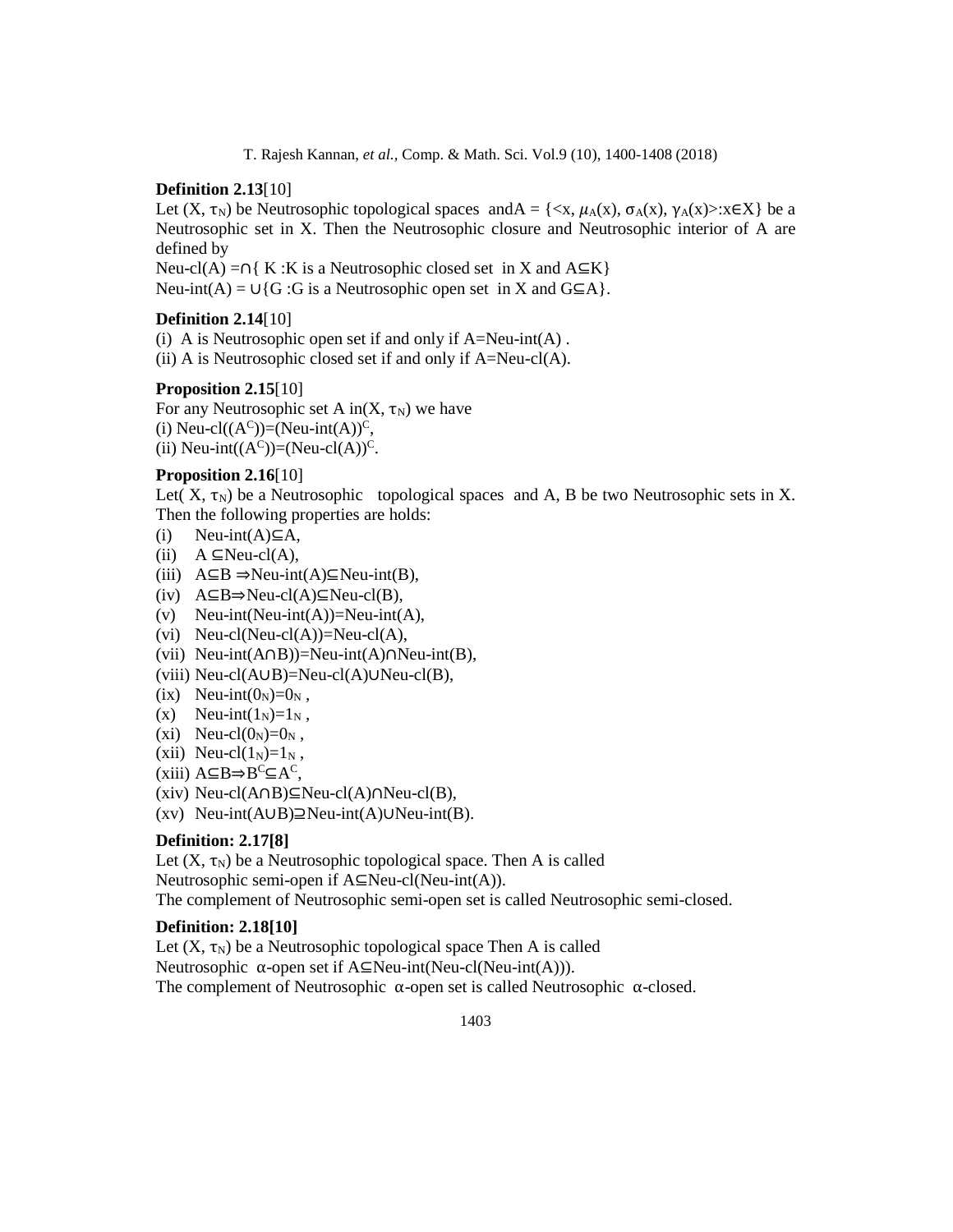# **Definition 2.19 [5]**

Let  $(X, \tau_N)$  be a Neutrosophic topological space .Then A is called generalized Neutrosophic closed (Neu g-closed) if Neu-cl(A)⊆U, whenever  $A\subseteq U$  and U is Neu-open set. The complement of a Neu g-closed set is called the Neu g-open sets.

### **Definition 2.20 [11]**

Let  $(X, \tau_N)$  be a Neutrosophic topological space. Then A is called Neutrosophic  $\omega$ -closed set(Neu ω-closed set for short) if Neu-cl(A)⊆U whenever  $A \subseteq U$  and U is Neu semi-open set.

# **Remark:2.21[11]**

Let A be an Neutrosophic topological space  $(X, \tau N)$ . Then (i) Neu $\alpha$ -cl(A) = A ∪ Neu-cl(Neu-int(Neu-cl(A))). (ii) Neu $\alpha$ -int(A) = A $\bigcap$ Neu-int(Neu-cl(Neu-int(A))).

# **3. NEUTROSOPHIC** ωα **-CLOSED SETS**

In this section, we introduce the concept of Neutrosophic  $\omega\alpha$ -closed sets (Shortly Neu  $\omega\alpha$ - closed set) and some of their properties are discussed details. Throughout this paper (X,  $\tau_N$ ) represent a Neutrosophic topological spaces.

# **Definition 3.1**

A subset A of a Neutrosophic topological space  $(X, \tau_N)$  is said to be Neutrosophic  $\omega\alpha$ -closed set if Neu  $\alpha$ -cl(A)  $\subseteq$  G whenever A $\subseteq$ G and G is Neu $\omega$ -open in(X,  $\tau_N$ ). The complement of Neutrosophic  $\omega\alpha$ -closed sets is called Neutrosophic  $\omega\alpha$ -open sets

### **Example 3.2**:

Let  $X = \{x\}$ .  $\tau_N = \{0_N, 1_N, A_1\}$  be a Neutrosophic topological space where $A_1 = \{ \langle x, 0.3, 0.6, 0.5 \rangle : x \in X \}.$ S=  $\{ \langle x, t_1, t_2, t_3 \rangle : x \in X, t_1 \in [0.3, 1), t_2 \in [0.6, 1) \text{ and } t_3 \in (0, 0.5] \}.$ Neutrosophic semi open set is  $\{0_N, 1_N, A_1, S\}$ Neutrosophicα-open set is  $\{0_N, 1_N, A_1, S\}$ Neutrosophic ω-open setis  $\{0_N, 1_N, A_1\}$ . Here  $A_2 = \{ \langle x, 0.4, 0.3, 0.5 \rangle : x \in X \}$  is Neutrosophic  $\omega \alpha$ -closed set in(X,  $\tau_N$ ).

# **Theorem 3.3:**

Every Neutrosophic closed set is Neutrosophic ωα-closed set.

#### **Proof:**

Let A be Neutrosophic closed set in aNeutrosophic topological space  $(X, \tau_N)$ . Let G be any Neutrosophic  $\omega$  - open set in  $(X, \tau_N)$  such that A⊆G. Since A is closed we have, Neu-cl(A) = A. But Neu  $\alpha$ -cl(A)  $\subseteq$ Neu -cl(A) is always true, so Neu  $\alpha$ -cl(A)  $\subseteq$ Neu-cl(A)  $\subseteq$  G. Therefore Neu α-cl(A) ⊆ G. Hence A is Neutrosophic ωα-closed set in  $(X, \tau_N)$ .

The converse of the above theorem need not be true as seen from the following example.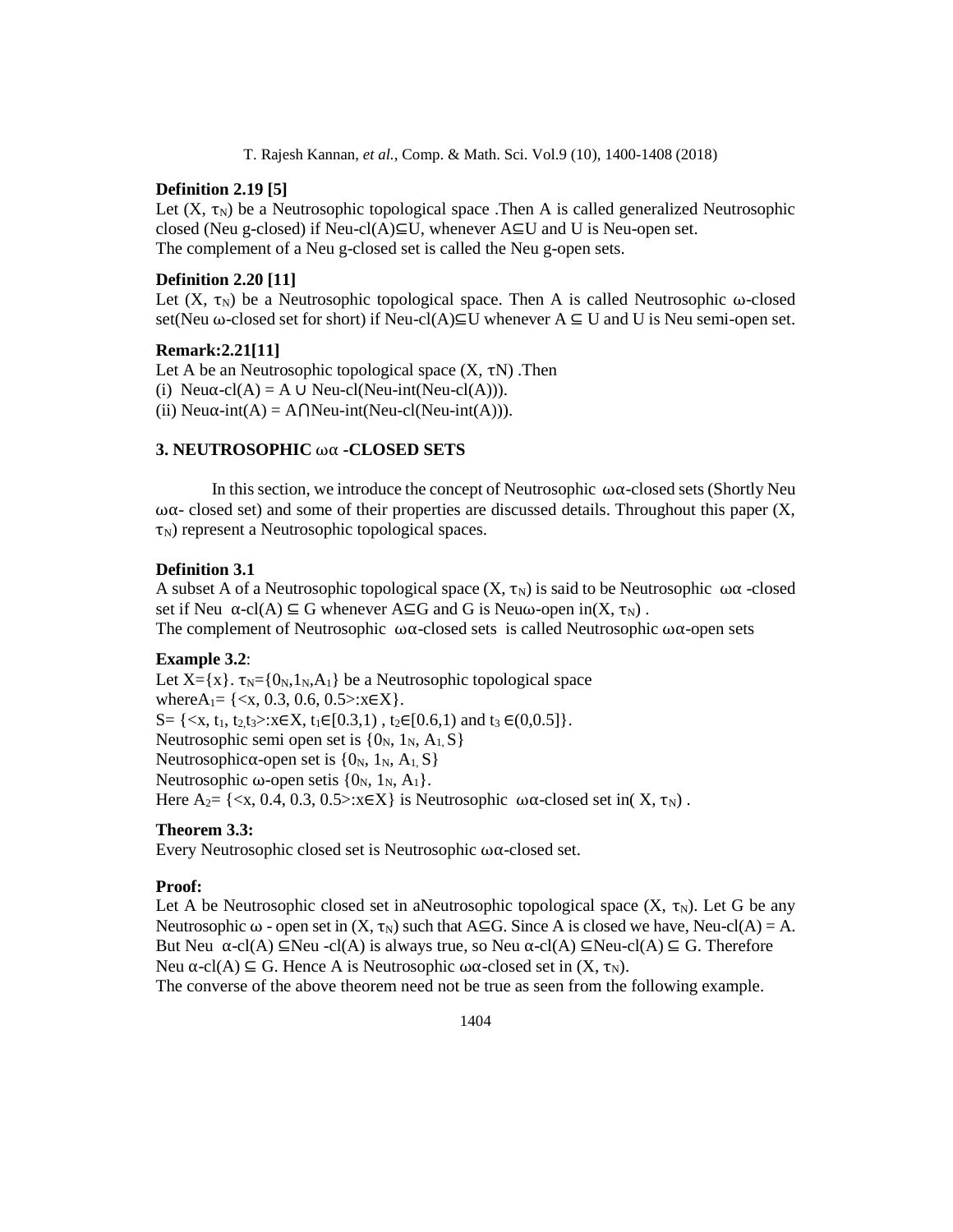# **Example: 3.4**

From the Example.3.2, Here we consider A=  $\{< x, 0.4, 0.8, 0.5> : x \in X\}$  which is Neutrosophic ωα-closed set but not Neutrosophic closed set.

# **Theorem 3.5**:

Every Neutrosophic α-closed set is Neutrosophic ωα-closed set.

### **Proof:**

Let A be Neutrosophic  $\alpha$ -closed set in a Neutrosophic topological space  $(X, \tau_N)$ . Let G be any Neutrosophic ω-open set in  $(X, \tau_N)$  such that A⊆G. Since A is Neutrosophic α-closed set, we have, Neu α-cl(A) = A. Therefore Neu α-cl(A)  $\subseteq$  G. Hence A is Neutrosophic ωα -closed set in  $(X, \tau_N)$ .

The converse of the above theorem need not be true as seen from the following example.

# **Example 3.6**

From the Example 3.2, Here we consider B = { $\langle x, 0.4, 0.8, 0.5 \rangle$ :  $x \in X$ } which is Neutrosophic ωα-closed set but not Neutrosophic α-closed set.

### **Remark:3.7**

Neutrosophic g- closed, Neutrosophic ω- closed and Neutrosophic-semi closed are independent of Neutrosophic ωα-closed set.

#### **Example 3.8**

Let  $X = \{x\}$ .  $\tau_N = \{0_N, 1_N, A_1, A_2\}$ be a Neutrosophic topological space WhereA<sub>1</sub>=  $\{ \langle x, 0.4, 0.3, 0.5 \rangle : x \in X \}$  A<sub>2</sub>=  $\{ \langle x, 0.5, 0.7, 0.4 \rangle : x \in X \}$ . Here weconsiderC =  $\{< x, 0.3, 0.6, 0.5 >: x \in X\}$  which is Neutrosophic g-closed but not Neutrosophic ωα-closed set.

### **Example 3.9**

Let  $X = \{x\}$ .  $\tau_N = \{0_N, 1_N, A_1, A_2\}$  be a Neutrosophic topological space Where A<sub>1</sub> = {<x, 0.3, 0.6, 0.5 >: x ∈X}, A<sub>2</sub> = {<x, 0.5, 0.7, 0.4 >: x ∈X} Here we considerrD=  $\{< x, 0.5, 0.2, 0.4 >: x \in X\}$  Which is Neutrosophic  $\omega\alpha$ -closed but not Neutrosophic g- closed.

### **Example 3.10**

Let  $X = \{x\}$ .  $\tau_N = \{0_N, 1_N, A_1, A_2\}$  be a Neutrosophic topological space. Where A<sub>1</sub>=  $\{ \langle x, 0.4, 0.3, 0.5 \rangle : x \in X \}$  A<sub>2</sub>=  $\{ \langle x, 0.5, 0.7, 0.4 \rangle : x \in X \}$ Here we considerG = { $\langle x, 0.3, 0.6, 0.5 \rangle$ :  $x \in X$ } which is Neutrosophic ω-closed but not Neutrosophic ωα-closed set.

### **Example 3.10**

Let  $X = \{x\}$ .  $\tau_N = \{0_N, 1_N, A_1, A_2\}$ be a Neutrosophic topological space where $A_1 = \{ \langle x, 0.3, 0.6, 0.5 \rangle : x \in X \}, A_2 = \{ \langle x, 0.5, 0.7, 0.4 \rangle : x \in X \},$ Here we considerH=  $\{< x, 0.4, 0.8, 0.5>, : x \in X\}$  which is Neutrosophic  $\omega\alpha$ -closed but not Neutrosophic ω-closed.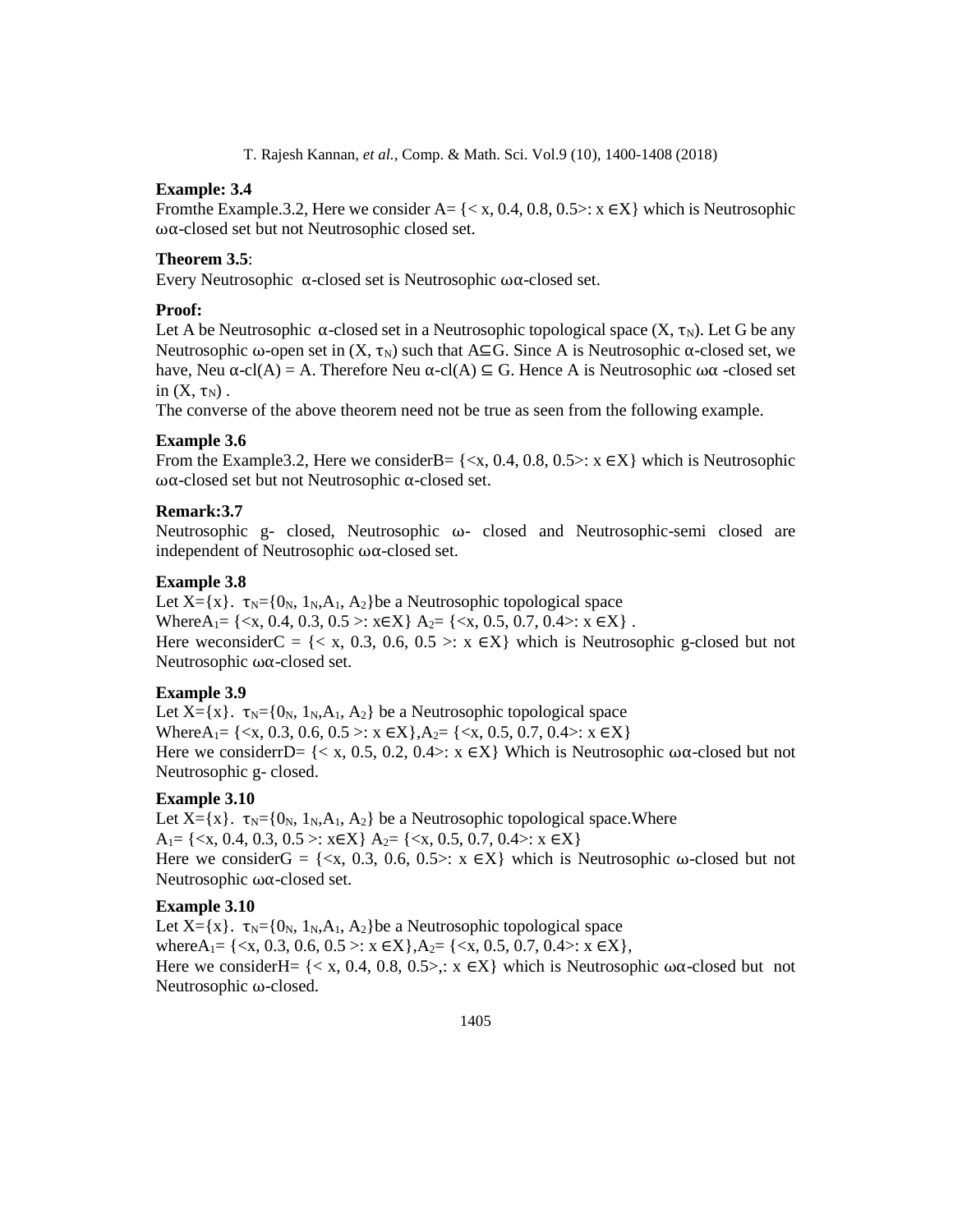# **Example 3.11**

Let  $X = \{x\}$ .  $\tau_N = \{0_N, 1_N, A_1, A_2, A_3, A_4\}$ be aNeutrosophic topological space  $A_1 = \{ \langle x, 0.3, 0.6, 0.5 \rangle : x \in X \}$  $A_2 = \{ \langle x, 0.5, 0.2, 0.4 \rangle : x \in X \}$  $A_3 = \{ \langle x, 0.5, 0.6, 0.4 \rangle : x \in X \}$  $A_4 = \{ \langle x, 0.3, 0.2, 0.5 \rangle : x \in X \}$ Here we considerI= $\{< x, 0.5, 0.2, 0.4> : x \in X\}$  which is Neutrosophic semi-closed but not Neutrosophic ωα-closed set.

# **Example 3.12**

Let  $X = \{x\}$ .  $\tau_N = \{0_N, 1_N, A_1, A_2\}$  be a Neutrosophic topological space Where $A_1 = \{ \langle x, 0.3, 0.6, 0.5 \rangle : x \in X \},\$  $A_2 = \{ \langle x, 0.5, 0.7, 0.4 \rangle : x \in X \}$ Here we consider F=  $\{ \langle x, 0.4, 0.8, 0.5 \rangle, 0.4 \rangle \times \mathbb{R} \times \}$  which is Neutrosophic  $\omega \alpha$ -closed but not Neutrosophic semi closed.

Neu g -closed ← Neu-closed →Neu α-closed→Neu semi-closed



Neu ω-closed

Diagram-I Where  $A \rightarrow B$  represents A implies B but B does not implies A

Where  $A \leftrightarrow B$  represents A independent B each other.

# **4. PROPERTIES AND CHARACTERIZATION OF NEU ωα-CLOSED SETS**

### **Theorem 4.1**

The finite union of Neu ωα-closed sets is Neu ωα-closed.

#### **Proof:**

Let A and B be two Neu ωα-closed subsets of a space  $(X, \tau_N)$ .

Then for each Neu  $\omega$ -open Set U and V in  $(X,\tau_N)$  containing A and Bsuch that Neu  $\alpha$ cl(A)⊆U and Neu α-cl(B)⊆V respectively .Hence A∪B⊆U∪V. Since arbitrary union of Neu ω-open sets in  $(X, \tau_N)$  is also Neu ω-open Set in  $(X, \tau_N)$ , UUV is Neu ω-open in  $(X, \tau_N)$ . Also Neu α-cl(A∪B)=Neu α-cl(A) ∪Neu α-cl(B)⊆U∪V. Therefore A∪B is Neu ωα-closed in (X, τ<sub>N</sub>).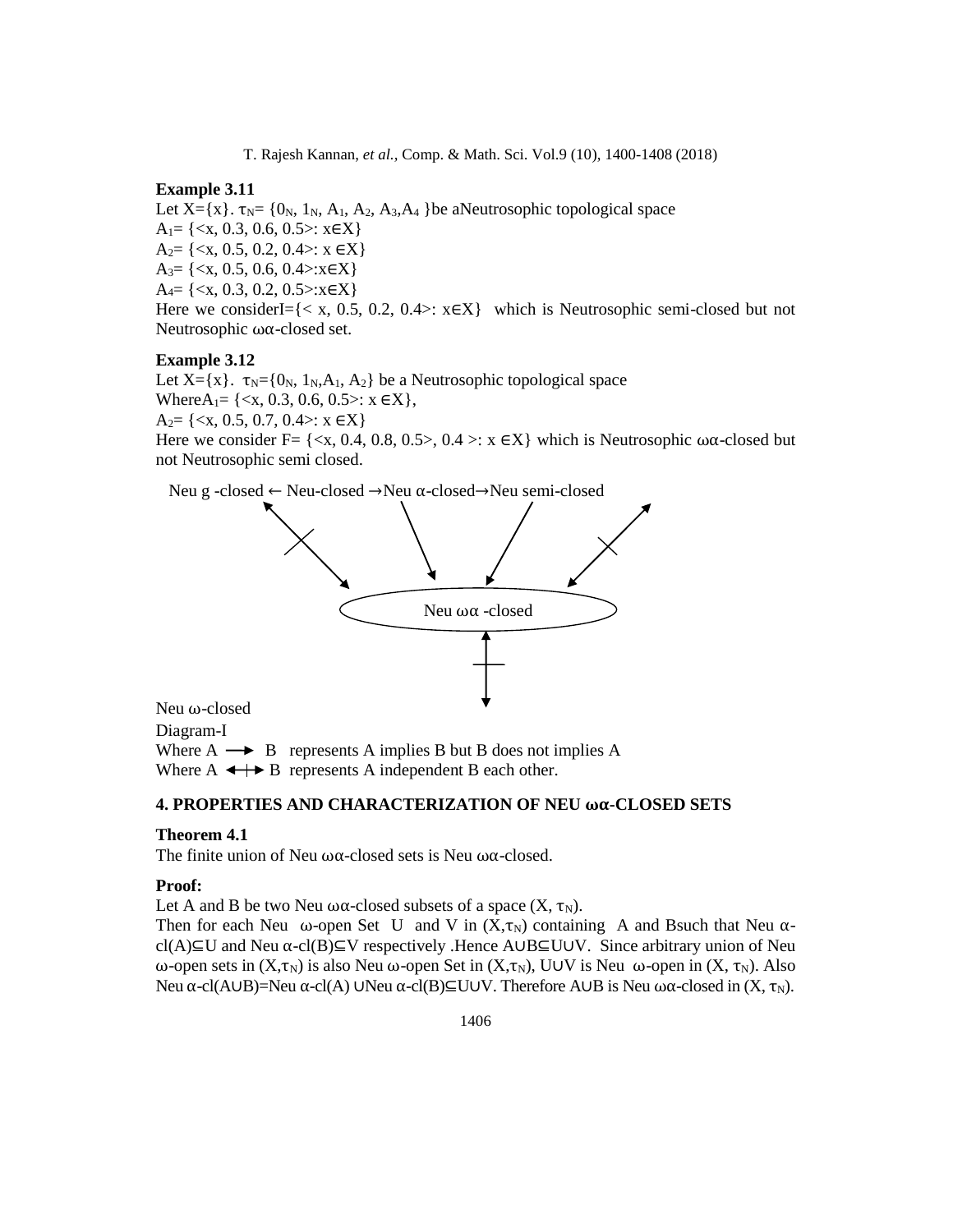# **Remark 4.2:**

Intersection of any two Neu ωα-closed sets in  $(X, \tau_N)$  need not be Neu ωα-closed. Let  $X = \{x\}$  and  $\tau_N = \{0_N, 1_N, A_1\}$  be a Neutrosophic topological space, from the Example 3.2. Here we consider two subsets  $A_6 = \{ \langle x, 0.4, 0.8, 0.5 \rangle : x \in X \}$  and  $A_5 = \{ \langle x, 0.5, 0.7, 0.4 \rangle : x \in X \}$ are Neu  $\omega\alpha$ -closed sets but their intersection of two sets A<sub>1</sub>= {<x, 0.4, 0.7, 0.5>:x∈X}, is not Neu ωα-closed.

# **Theorem 4.3**

Prove that any non-empty Neu  $\omega$ -closed set does not contain both Neu  $\alpha$ -cl(A) and A<sup>C</sup>. Where A is Neu  $\omega\alpha$ -closed set of  $(X,\tau_N)$ .

# **Proof:**

Assume that A is Neu ωα-closed. Assume that contrary , Let G be non-empty Neu ω-closed set contained in Neu  $\alpha$ -cl(A) and A<sup>C</sup> · Now G<sup>C</sup> is Neu  $\omega$ - open set of  $(X,\tau_N)$  such that A $\subseteq$ G<sup>C</sup>. Here A is Neu  $\omega\alpha$  - closed Set of  $(X,\tau_N)$ . Thus Neu  $\alpha$ -cl(A)  $\subseteq$  G<sup>C</sup>. Therefore G $\subseteq$ Neu  $\alpha$ -cl(A) ⊆G<sup>C</sup> .

we get  $\mu_G(x) \le \mu_{\text{Neu }\alpha\text{-cl}(A)}(x)$  and  $\gamma_G(x) \ge \gamma_{\text{Neu }\alpha\text{-cl}(A)}(x)$  for all  $x \in X$ . and  $\mu_{\text{Neu }\alpha\text{-cl}(A)}(x) \le \mu_G^C(x)$ , and  $\gamma_{\text{Neu }\alpha\text{-}cl(A)}(x) \geq \gamma_G^C(x)$ , for all  $x \in X$ . which is contradiction because  $\gamma_G(x) = \mu_G^C(x)$ , Hence non empty Neu ω-closed set does not contain both Neu  $\alpha$ -cl(A) and A<sup>C</sup>.

# **Theorem 4.4**

If A is Neu ω-open and Neu ωα-closed subset of  $(X, \tau_N)$  then A is Neu α-closed subset of  $(X,\tau_N)$ .

# **Proof:**

We know that  $A \subseteq \text{Neu}$   $\alpha$ -cl(A). Here A is Neu  $\omega$ -open and Neu  $\omega \alpha$ -closed, its implies that Neu  $\alpha$ -cl(A)  $\subseteq$  A. Hence A is Neu  $\alpha$ -closed.

# **Theorem 4.5**

The intersection of a Neu ω $\alpha$ -closed set and a Neu ω-closed set is Neu ω $\alpha$ -closed.

# **Proof:**

Let A be Neu  $\omega\alpha$ -closed and Let G be Neu  $\omega$ -closed.Take U is anNeu  $\omega$ -open set with A∩G⊆U. This implies A⊆U∪G<sup>C</sup>. Here U∪G<sup>C</sup> is Neu ω-open set. Therefore Neu αcl(A)⊆U∪G<sup>C</sup> Now Neu  $\alpha$ -cl(A∩G) ⊆Neu  $\alpha$ -cl(A)∩Neu  $\alpha$ -cl(G)=Neu  $\alpha$ -cl(A)∩G⊆ (U∪G<sup>C</sup> )∩G=U. Here A∩G is Neu ωα-closed.

# **Theorem: 4.6**

If A is a Neu ωα-closed set is space  $(X, \tau_N)$  and  $A \subseteq B \subseteq New$  α-cl(A), then B is also Neu ωαclosed set.

# **Proof:**

Let U be a Neu ω-open set of  $(X, \tau_N)$  such that B⊆U. Then A⊆U. Since A is Neu  $\omega\alpha$ -closed set, Neu α-cl(A)⊆U. Also Since B⊆Neu α-cl(A), Neu α-cl(B)⊆Neu α-cl(Neu α-cl(A))=Neu α- cl(A).Hence Neu-αcl(B) ⊆U.Therefore B is also a Neu ωα-closed set.